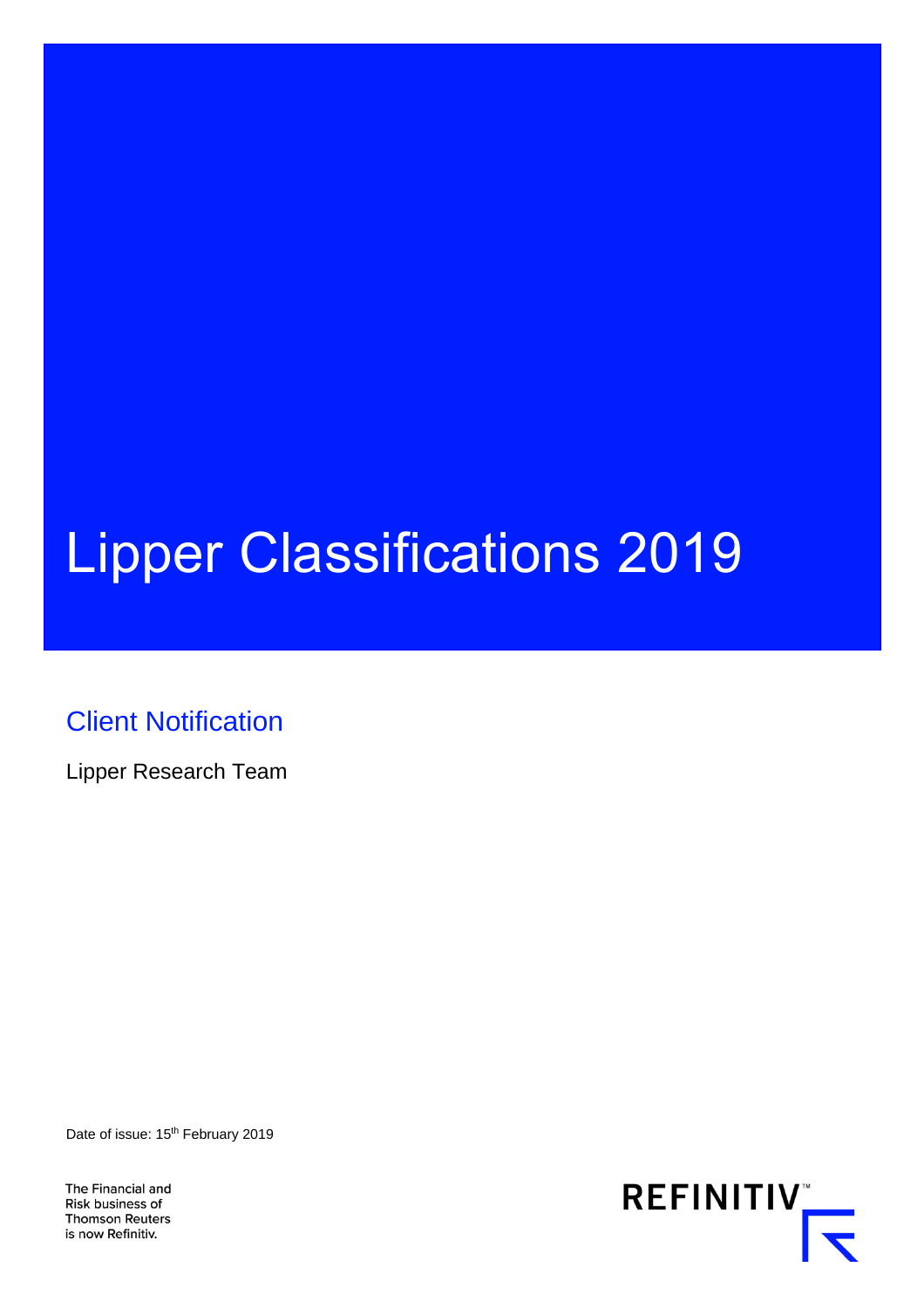# **Contents**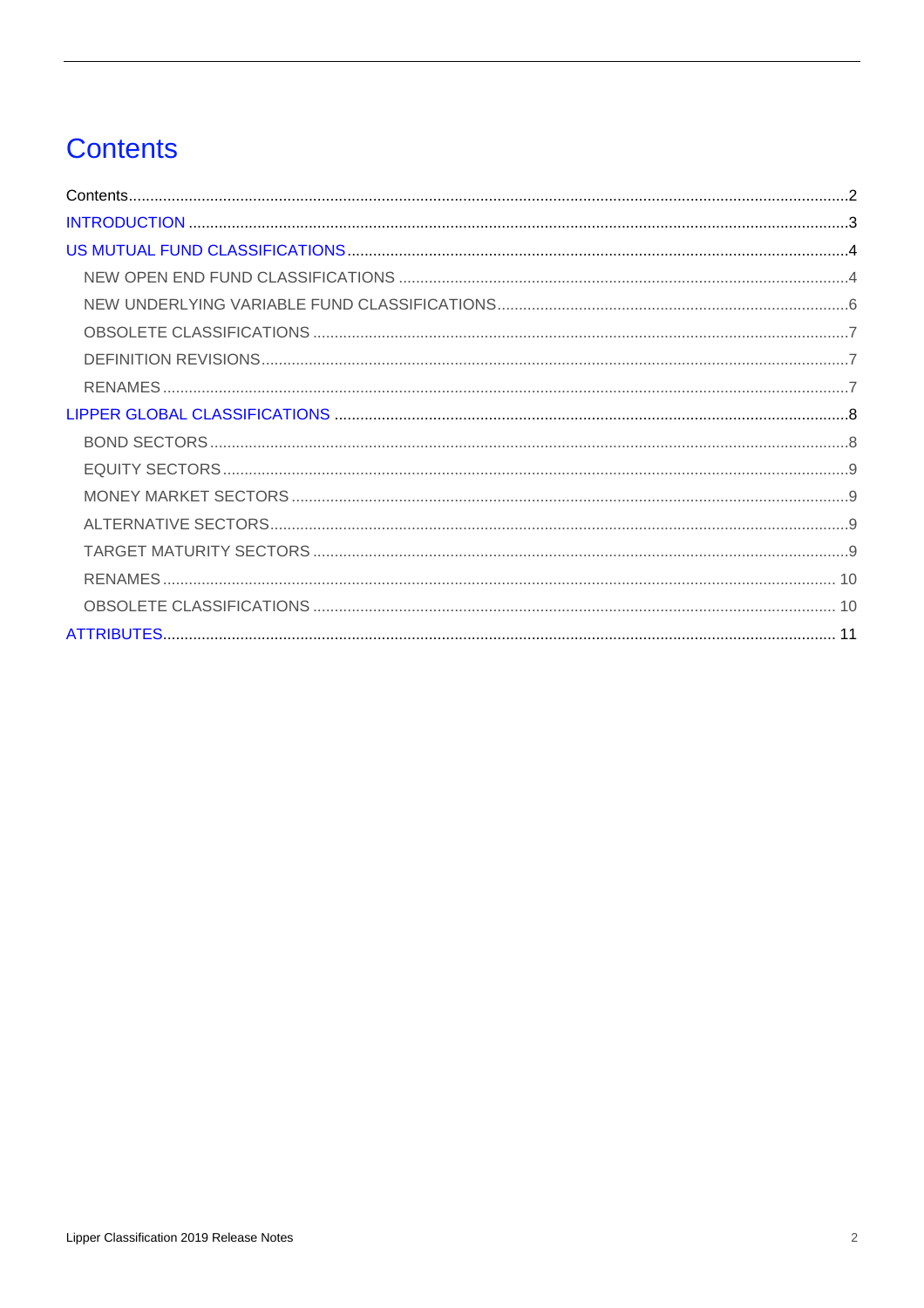# **INTRODUCTION**

Lipper evolves with the fund industry. Our aim is to evolve our fund classifications in order to stay modern and relevant for the fund community. On the 20<sup>th</sup> May 2019 we will be upgrading classifications and attributes in response to fund industry trends.

This document is written to help you identify and understand the forthcoming changes so that you have time to prepare and adapt your workbooks, feeds and desktop tables.

We hope that you will find the enhancements improve your Lipper experience and ease of fund analysis.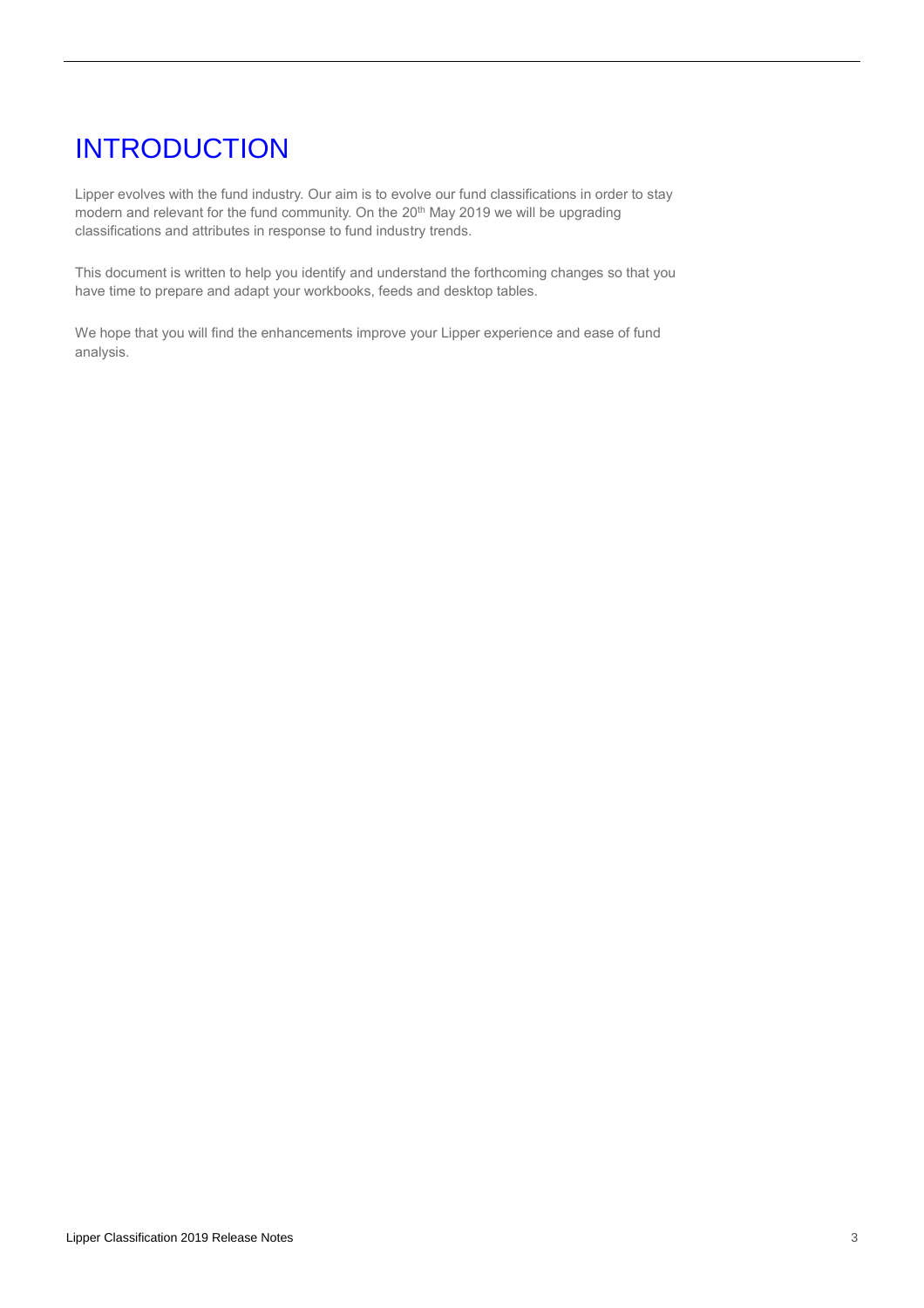# US MUTUAL FUND CLASSIFICATIONS

# **NEW OPEN END FUND CLASSIFICATIONS**

# Mixed-Asset Target 2060 Funds (MATL)

Funds that seek to maximize assets for retirement or other purposes with an expected time horizon from January 1, 2056, to December 31, 2060.

#### Mixed-Asset Target 2060+ Funds (MATM)

Funds that seek to maximize assets for retirement or other purposes with an expected time horizon exceeding December 31, 2060.

#### Emerging Markets Mixed Asset Funds (EMM)

Funds that seek long-term capital appreciation by investing primarily in a mix of emerging market equity and debt securities. "Emerging market" is defined by a country's GNP per capita or other economic measures.

#### Frontier Markets Funds (FM)

Funds that seek long-term capital appreciation by investing at least 65% of total assets in frontier market equity securities. "Frontier market" is defined by a country's GNP per capita or other economic measures.

#### Global High Yield Funds (GHY)

Funds that aim at high (relative) current yield from both domestic and foreign fixed income securities, have no quality or maturity restrictions, and tend to invest in lower-grade debt issues.

#### Short High Yield Funds (SHY)

Funds that aim at high (relative) current yield from domestic fixed income securities, with dollarweighted average maturities of less than three years, and tend to invest in lower-grade debt issues.

#### S&P Midcap 400 Index Funds (SPMC)

Funds that are passively managed and are designed to replicate the performance of the S&P Midcap 400 Index.

#### Options Arbitrage/Option Strategies Funds (OS)

Funds that employ various strategies to capture "the spread" between similar options through inefficiencies in the market or funds and use portfolio strategies where the manager focuses on options to generate the bulk of the portfolio's return.

#### Absolute Return Bond Funds (ARB)

Funds that aim for positive returns in all market conditions and invest primarily in debt securities. The funds are not benchmarked against a traditional long-only market index but rather have the aim of outperforming a cash or risk-free benchmark.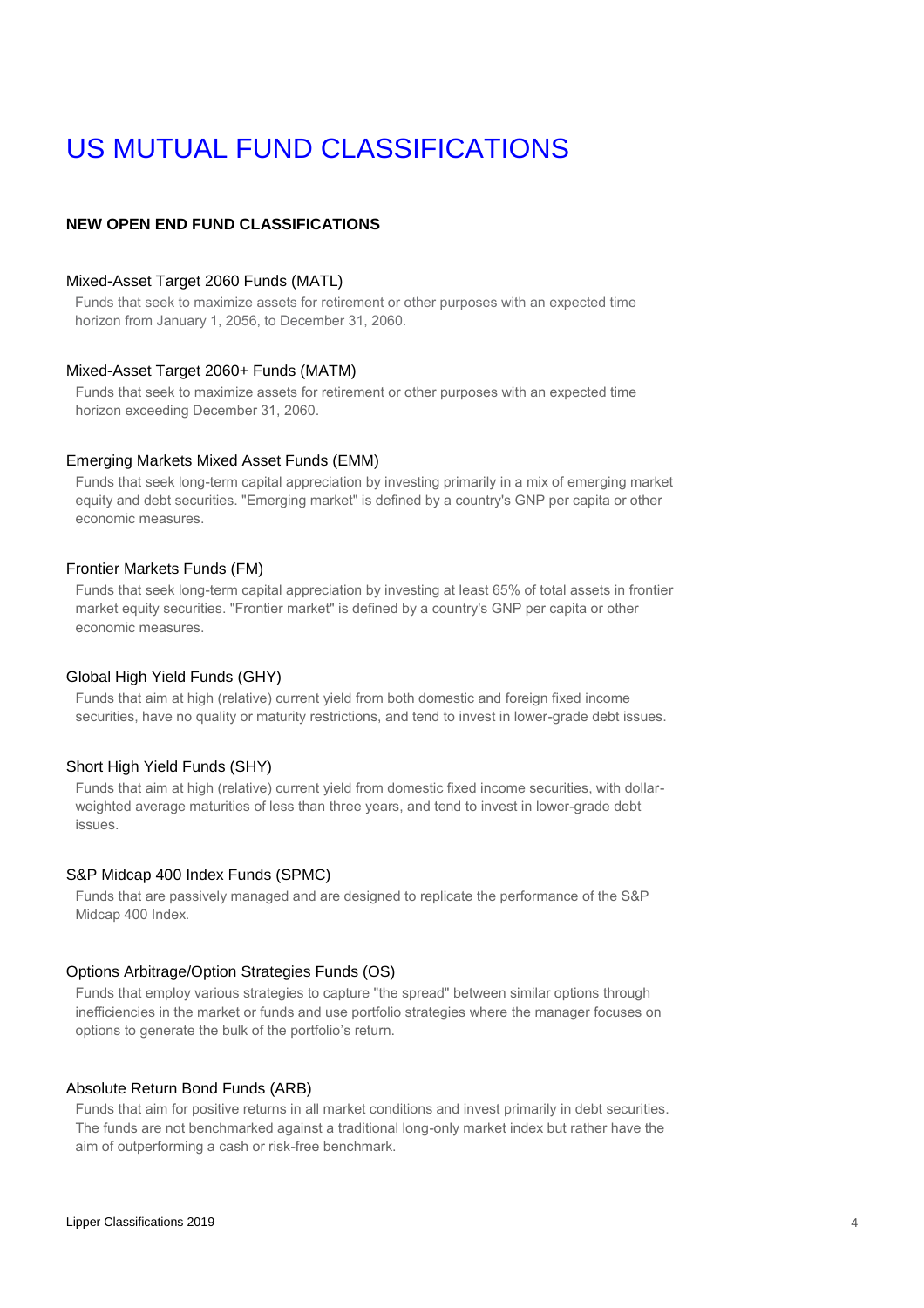# Real Return Funds (RR)

Funds that seek to maximize real return through investing primarily in domestic and foreign inflation-protected securities across asset classes.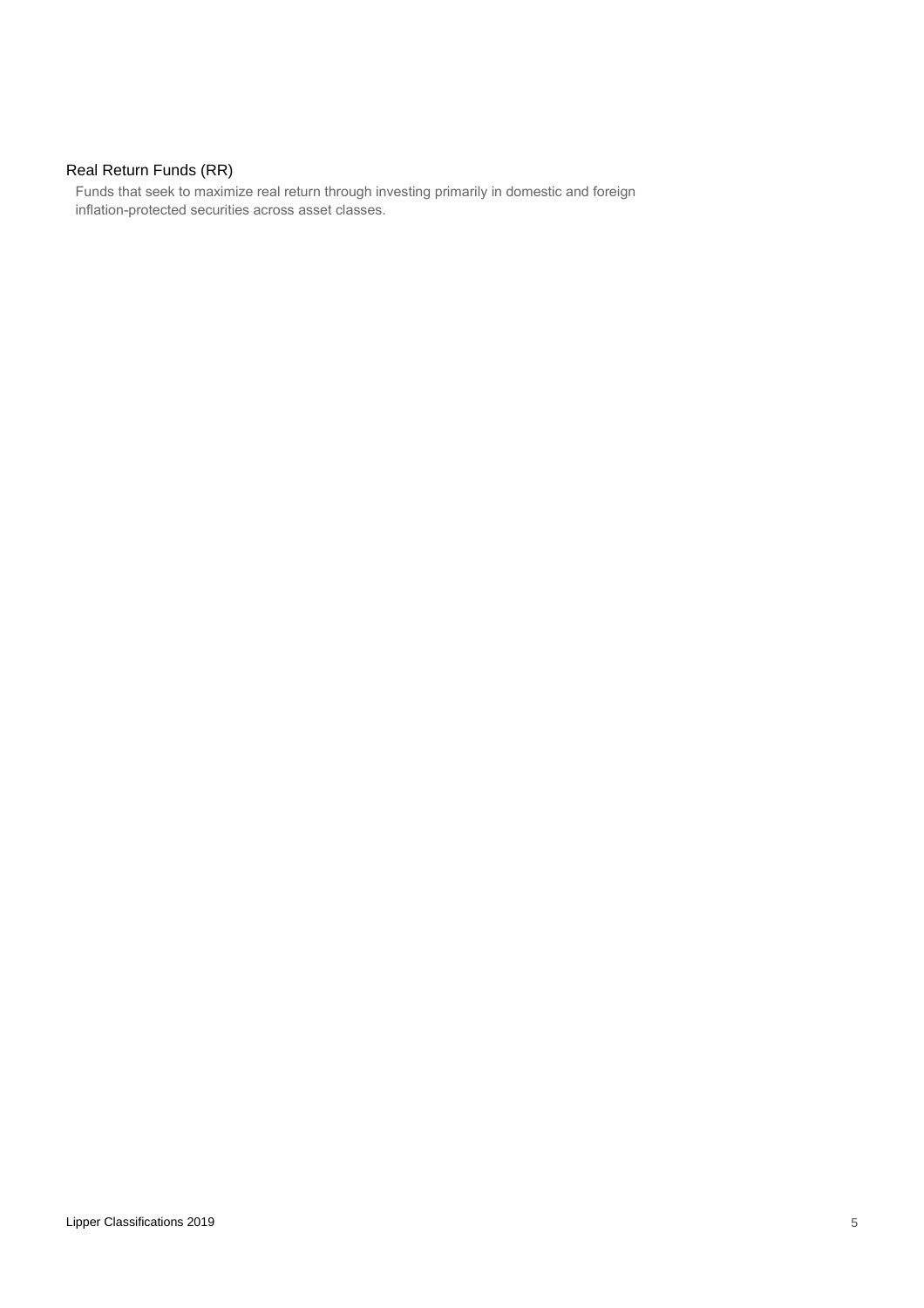# **NEW UNDERLYING VARIABLE FUND CLASSIFICATIONS**

#### Alternative Long/Short Equity Funds (LSE)

Domestic or foreign funds that employ portfolio strategies combining long holdings of equities with short sales of equity, equity options, or equity index options. The funds may be either net long or net short, depending on the portfolio manager's view of the market.

#### Alternative Multi-Strategy Funds (AMS)

Funds that, by prospectus language, seek total returns through the management of several different hedge-like strategies. These funds are typically quantitatively driven to measure the existing relationship between instruments and in some cases to identify positions in which the riskadjusted spread between these instruments represents an opportunity for the investment manager.

#### Emerging Markets Hard Currency Debt Funds (EMD)

Funds that seek either current income or total return by investing at least 65% of total assets in emerging market debt securities, where "emerging market" is defined by a country's GNP per capita or other economic measures.

## Intermediate U.S. Government Funds (IUG)

Funds that invest primarily in securities issued or guaranteed by the U.S. government, its agencies, or its instrumentalities, with dollar-weighted average maturities of five to ten years.

#### Multi-Sector Income Funds (MSI)

Funds that seek current income by allocating assets among several different fixed income securities sectors (with no more than 65% in any one sector except for defensive purposes), including U.S. government and foreign governments, with a significant portion of assets in securities rated below investment-grade.

#### Mixed-Asset Target 2060 Funds (MATL)

Funds that seek to maximize assets for retirement or other purposes with an expected time horizon from January 1, 2056, to December 31, 2060.

#### S&P Midcap 400 Index Funds (SPMC)

Funds that are passively managed and are designed to replicate the performance of the S&P Midcap 400 Index.

#### U.S. Government Money Market Funds (USS)

Funds that invest 99.5% of its total assets in cash, government securities and/or repurchase agreements that are collateralized solely by government securities or cash with a weighted average maturity of 60 days or less. These funds intend to keep constant net asset value.

#### Ultra-Short Obligations Funds (USO)

Funds that invest primarily in investment-grade debt issues or better and maintain a portfolio dollar-weighted average maturity between 91 days and 365 days.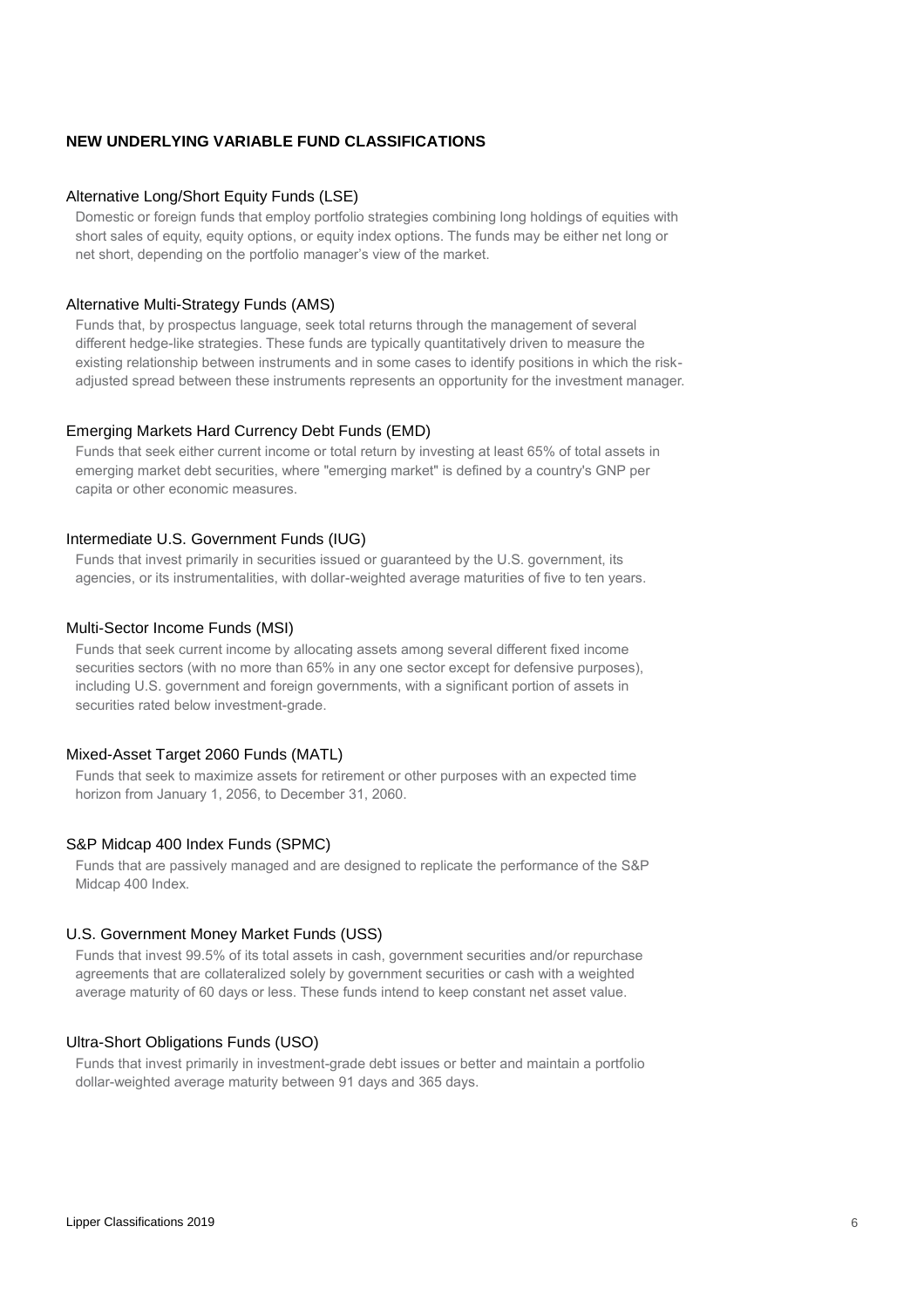# **OBSOLETE CLASSIFICATIONS**

Due to a lack of unique funds (only 27 funds total) the holdings based classifications in the closedend fund universe (Core Equity Funds (CE), Growth Equity Funds (GE), and Value Equity Funds (VE) will be collapsed into one classification. This classification will be called Diversified Equity Funds and its definition is below.

We will also be shuttering the Pacific ex Japan Funds classification in the closed-end space. We are collapsing this peer group as there are currently only two unique funds in it, these funds will be moved to the Emerging Markets Funds classification.

#### Diversified Equity Funds (DEF)

Funds that invest primarily in domestic equity securities and that do not have a mandate to invest in a specific sector or region.

# **DEFINITION REVISIONS**

#### General & Insured Municipal Debt Funds (GM)

Funds that either invest primarily in municipal debt issues rated in the top three credit ratings or invest primarily in municipal debt issues insured as to timely payment.

#### High Yield Funds (HY)

Funds that aim at high (relative) current yield from domestic fixed income securities, have no quality or maturity restrictions, and tend to invest in lower-grade debt issues.

## U.S. Mortgage Funds (USM)

Funds that invest primarily in U.S. government agency and/or non-agency mortgage backed securities.

# **RENAMES**

#### *Mixed-Asset Target 2055+ Funds (MATK) to Mixed-Asset Target 2055 Funds.*

Revised definition:

Funds that seek to maximize assets for retirement or other purposes with an expected time horizon from January 1, 2051, to December 31, 2055.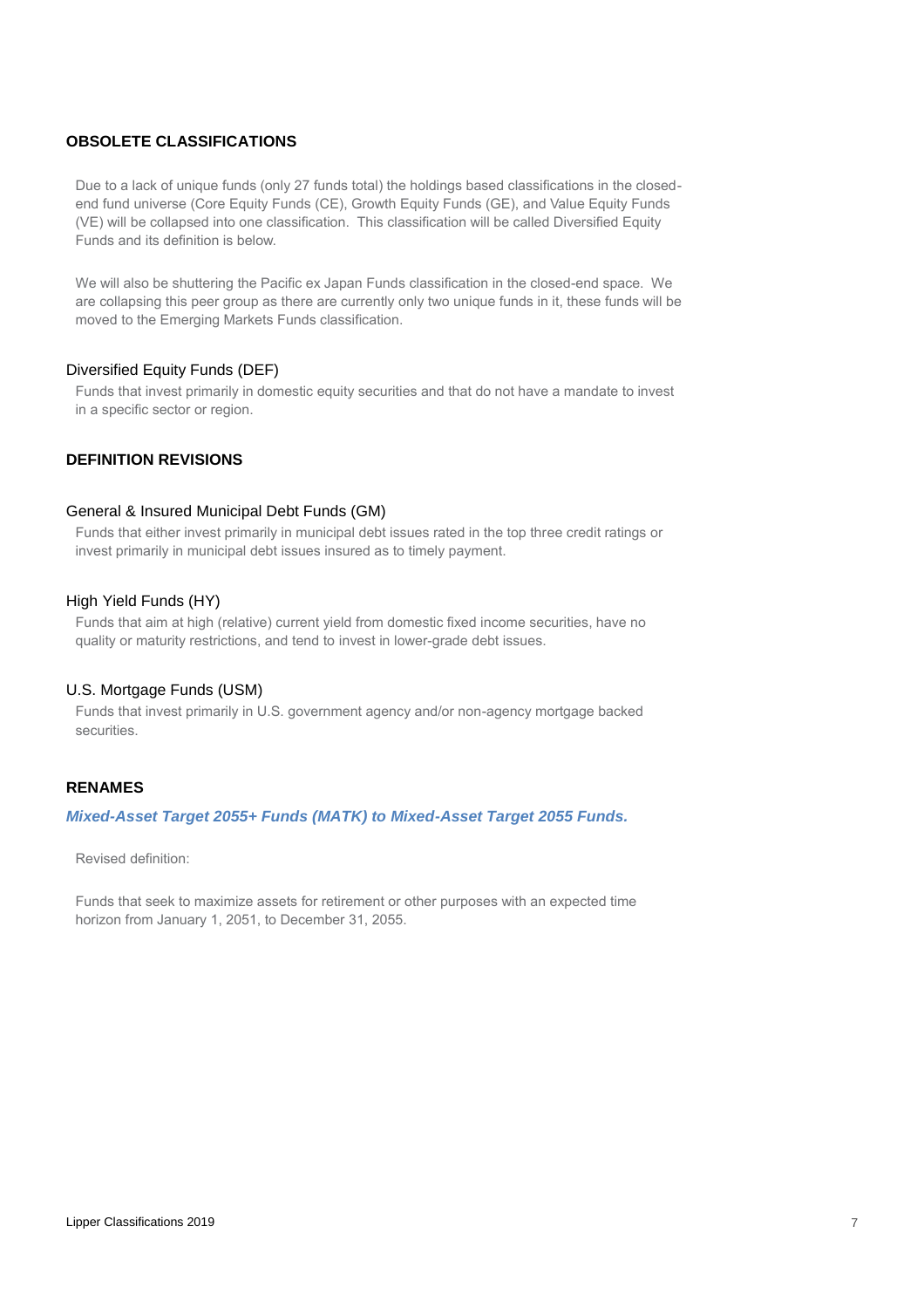# LIPPER GLOBAL CLASSIFICATIONS

# **BOND SECTORS**

In consultation with our clients and feedback on our existing classifications we will be making some improvements by extending our current bond sector offerings:

- Introduce a new 'currency clean' philosophy to very large bond sectors.
- Funds to be differentiated by debtor domicile focus and then base currency achieved with or without hedging
- Removal of 'currency hedged' sectors, instead to be grouped with exposure currency
- For example, Bond Global GBP Hedged will now be relocated to the new sector: Bond Global GBP. Bond GBP will focus more narrowly on debtor domiciles principally from the UK
- Unconstrained bond funds to be relocated to 'Absolute Return Bond'

| <b>Absolute Return Bond (LC)</b>        | <b>Bond Global (AUD)</b>            |
|-----------------------------------------|-------------------------------------|
| <b>Absolute Return Bond (AUD)</b>       | <b>Bond Global (CAD)</b>            |
| <b>Absolute Return Bond (CAD)</b>       | <b>Bond Global (CHF)</b>            |
| <b>Absolute Return Bond (EUR)</b>       | <b>Bond Global (EUR)</b>            |
| <b>Absolute Return Bond (GBP)</b>       | <b>Bond Global (GBP)</b>            |
| <b>Absolute Return Bond (JPY)</b>       | <b>Bond Global (JPY)</b>            |
| <b>Absolute Return Bond (USD)</b>       | <b>Bond Global (USD)</b>            |
|                                         |                                     |
| <b>Bond Cambial Dollar</b>              | <b>Bond Global Corporates (EUR)</b> |
| <b>Bond COP</b>                         | <b>Bond Global Corporates (JPY)</b> |
| <b>Bond COP Short Term</b>              | <b>Bond Global Corporates (USD)</b> |
|                                         |                                     |
| <b>Bond CAD Inflation Linked</b>        | <b>Bond Global High Yield (CAD)</b> |
| <b>Bond USD Municipal High Yield</b>    | <b>Bond Global High Yield (EUR)</b> |
| <b>Bond USD Tax Exempt Money Market</b> | <b>Bond Global High Yield (GBP)</b> |
|                                         | <b>Bond Global High Yield (JPY)</b> |
|                                         | <b>Bond Global High Yield (USD)</b> |
|                                         |                                     |
|                                         |                                     |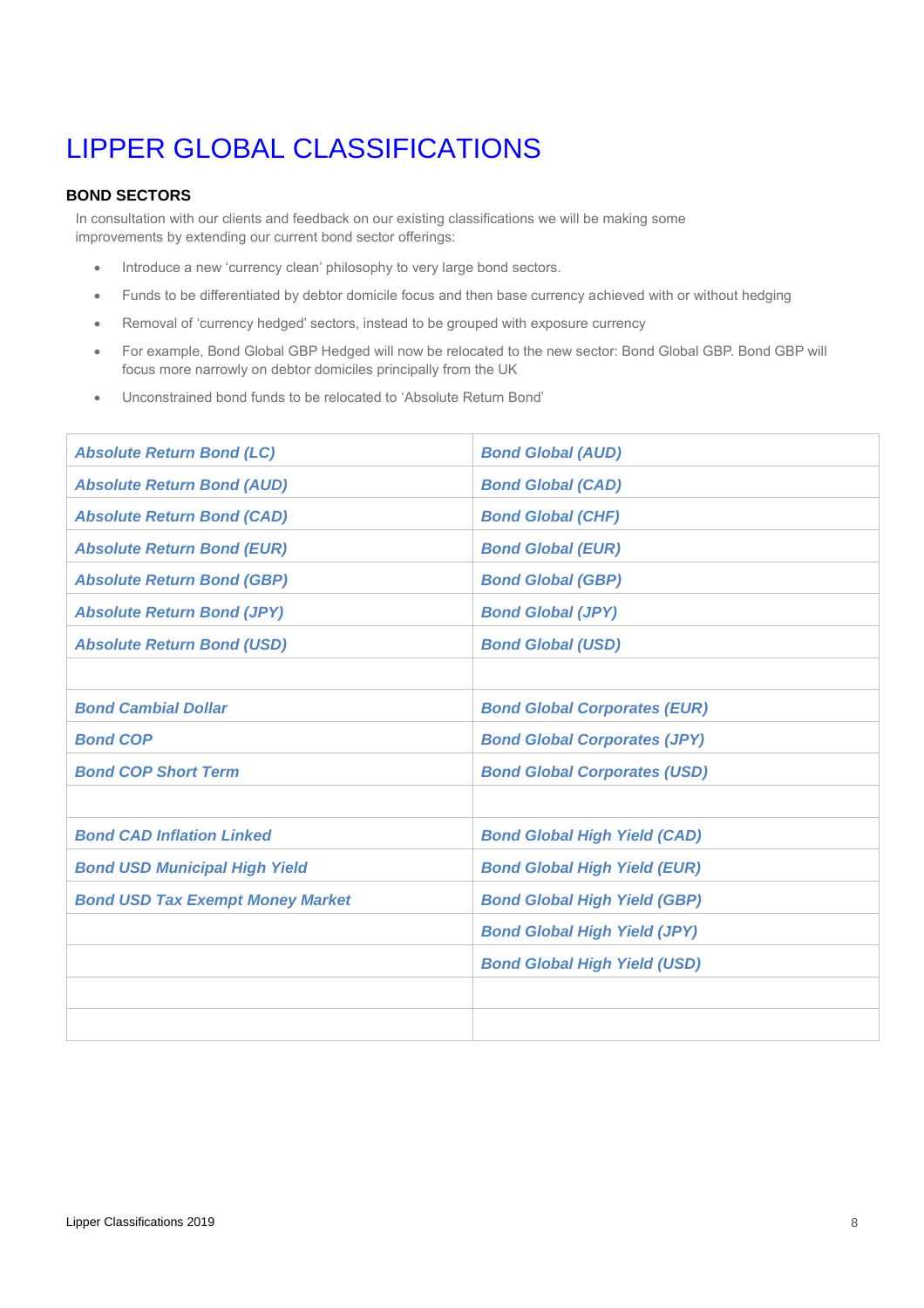### **EQUITY SECTORS**

We have some new equity sectors to introduce which reflect the growth of new fund markets and the expansion of some existing markets.

Lipper's Equity Industry sectors follow the MSCI GICS Sector structure and a majority of the portfolio needs to be devoted to the specific sector, otherwise the fund will be classified by the geographical focus of the portfolio.

We have taken feedback to acknowledge that this is not a sufficient approach. The reason is that a number of 'Themes' around the pure industry sector do exist and that are common and familiar to the funds industry. A theme is defined as an industry sector strategy which combines certain 'classic' mixes of industry sectors. One example could be 'natural resources' funds which follow an investment philosophy based on a mix of GICS sectors: 'Energy' and 'Materials'. Some funds may be 30/70 and others 70/30 yet all follow the theme. Lipper Global Classifications are in demand for these groupings which are not quite as 'like for like' as the pure sectors, yet all have similar investment scope.

*Equity Brazil Income Equity Brazil Small and Mid-Cap Equity Canada Income Equity Colombia Equity India Small and Mid-Cap Equity Korea Small and Mid-Cap Equity Nordic Small and Mid-Cap Equity Philippines Income Equity Poland Small and Mid-Cap Equity Sector Real Estate South Africa Equity Sector Real Estate UK Equity Thailand Income Equity Theme - Agribusiness Equity Theme - Alternative Energy Equity Theme - Infrastructure Equity Theme - Natural Resources Equity Theme – Water*

### **MONEY MARKET SECTORS**

*Money Market COP*

# **ALTERNATIVE SECTORS**

*Alternative Equity Leveraged Alternative Dedicated Short Bias*

# **TARGET MATURITY SECTORS**

*Target Maturity MA USD 2060 Target Maturity MA USD 2055 Target Maturity MA USD 2060+*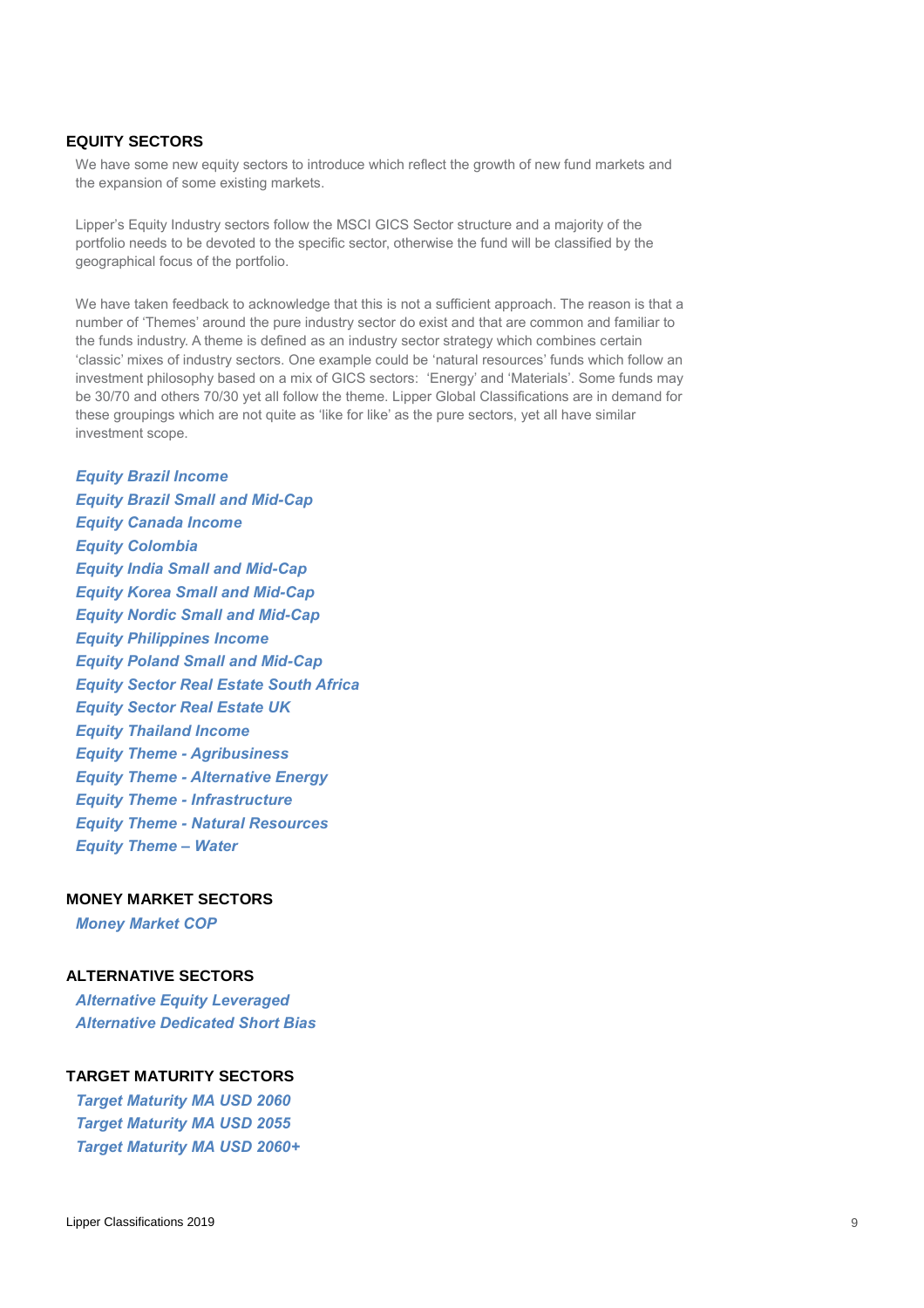### **RENAMES**

*Equity Sector Telecommunication Services to Equity Sector Communication Services Bond Global to Bond Global LC Bond Global High Yield to Bond Global High Yield LC Bond Global Corporates to Bond Global Corporates LC Target Maturity MA USD 2050+ to Target Maturity MA USD 2050*

# **OBSOLETE CLASSIFICATIONS**

Due to the simplification of classifying global bond sectors by selection universe and base currency, as well as the introduction of an attribute to identify full currency hedged portfolios we are discontinuing our global "hedged" sectors:

*Bond Global AUD Hedged Bond Global EUR Hedged Bond Global JPY Hedged Bond Global USD Hedged Bond Other CHF Hedged Bond Other EUR Hedged Bond Other USD Hedged Bond Other Hedged*

These funds will be reclassified according to their portfolio base currency. This will mean that global bond portfolios will compete in the same peer group on strategic currency decisions as per the fund manager.

We also have certain classifications that have declined in popularity. These are no longer meaningful peer groups. We do not carry peer groups with less than five unique portfolios. As such the following sectors will be discontinued and funds reclassified accordingly:

*Bond Convertibles Japan Equity Malaysia/Singapore Hedge/Convertible Arb-FoHF Hedge/Dedicated Short Bias Hedge/Options Arb/Strat-FoHF Mixed Asset IDR Aggressive Money Market BRL Leveraged Money Market KWD Real Estate Japan Target Maturity Bond EUR 2015*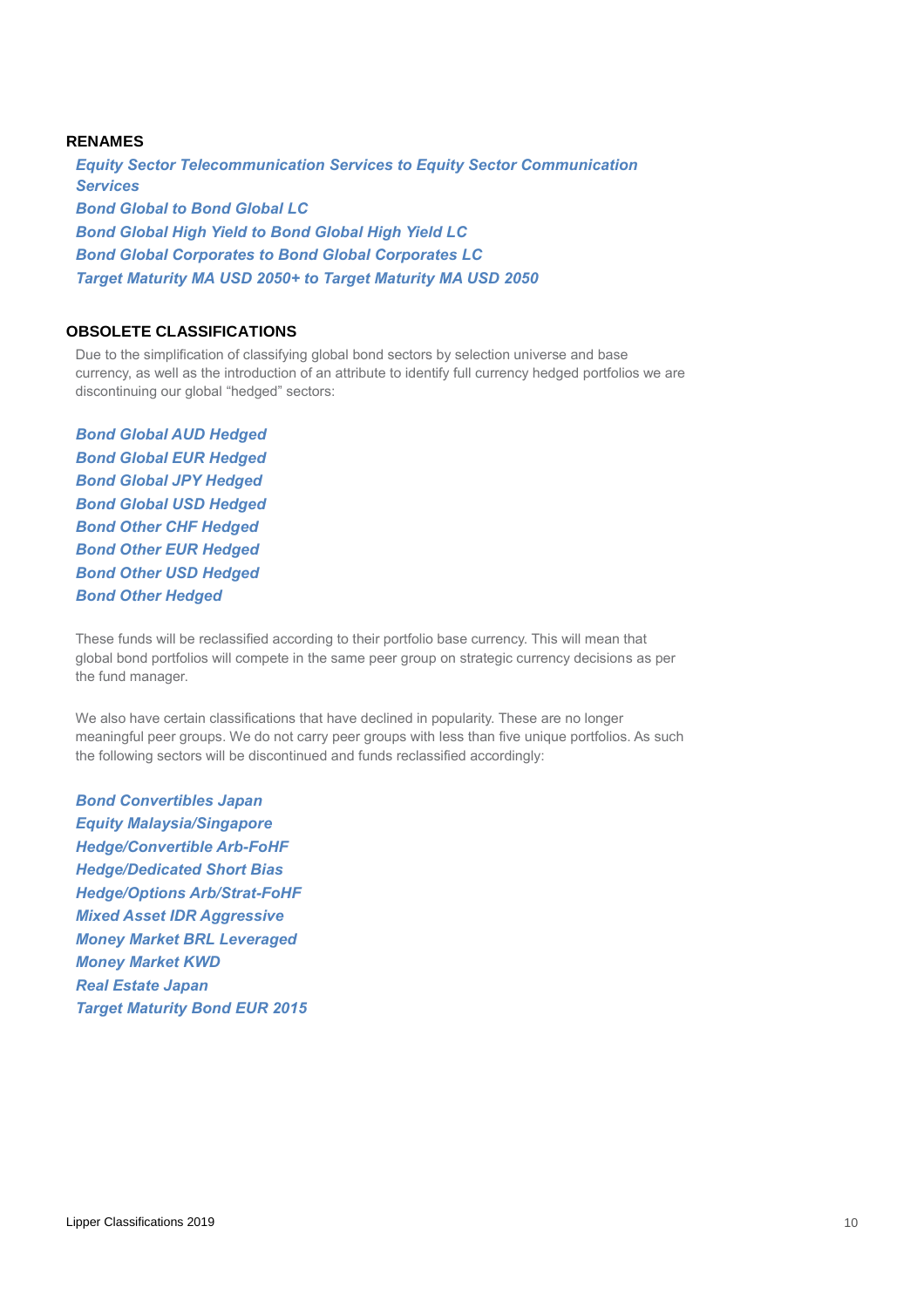# **ATTRIBUTES**

| <b>ATTRIBUTE NAME</b>                  | <b>DEFINITION</b>                                                                                                                                                                                                                                                                                                                                                            | <b>SCOPE</b> |
|----------------------------------------|------------------------------------------------------------------------------------------------------------------------------------------------------------------------------------------------------------------------------------------------------------------------------------------------------------------------------------------------------------------------------|--------------|
| <b>Smart Beta</b>                      | A term used to describe alternative index construction methods. It is<br>sometimes called 'factor investing' as the products are designed to<br>provide greater exposure to certain characteristics of securities that<br>traditionally have provided a source of return or limit risk e.g. low volatility<br>stocks                                                         | Global       |
| Hedged                                 | The expansion of the attribute to cover more specific types of hedging<br>strategies in mutual funds:<br>•Hedged NAV<br>•Hedged Portfolio<br>·Hedged Portfolio Exposure<br>• Hedged Duration                                                                                                                                                                                 | Global       |
| <b>Base Currency</b>                   | The base currency of the sub fund is the operating and reporting currency<br>of the portfolio. It is the 'starting' currency that a portfolio manager uses to<br>buy and sell all of the underlying securities in the portfolio.                                                                                                                                             | Global       |
| <b>Regulated Investment</b><br>Company | Funds within the Energy MLP Classification that limit their investments in<br>MLPs to no more than 25% of the fund                                                                                                                                                                                                                                                           | US           |
| C-Corp                                 | Funds within the Energy MLP Classification that do not have investment<br>restrictions in respect to MLPs                                                                                                                                                                                                                                                                    | US           |
| <b>Clean Shares</b>                    | Clean Shares Attribute: A fund share class that has no sales charge or<br>12b-1 fees which is sold primarily through financial advisors, fee-based<br>programs, or retirement plans. To prevent conflicts of interest and<br>promote fee transparency, it has low or no payments to intermediaries,<br>such as administrative service fees, sub-TA fees, or revenue sharing. | US           |